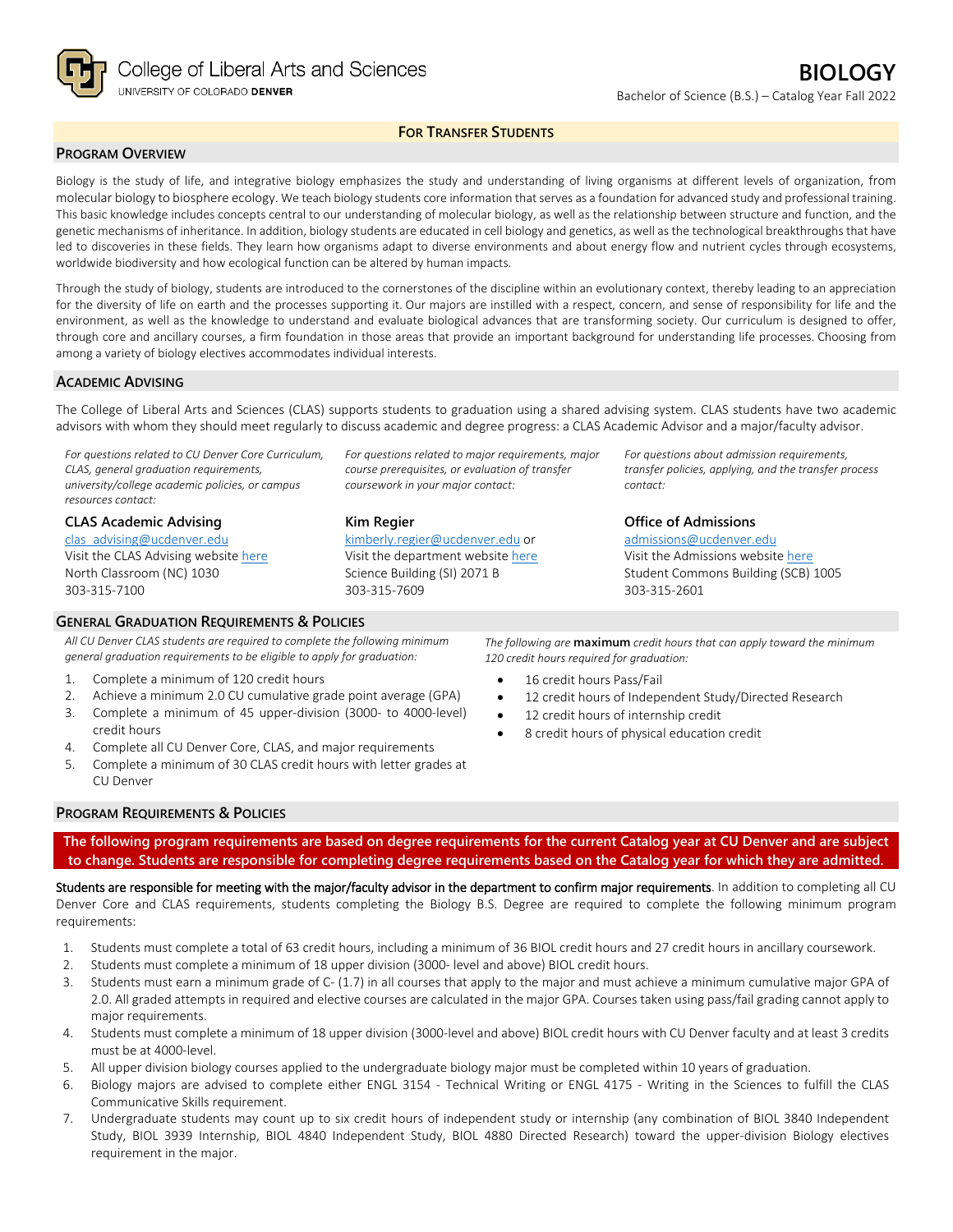## **FOR TRANSFER STUDENTS**

## **COURSEWORK THAT CAN BE COMPLETED AT PREVIOUS INSTITUTION**

The following is a "bucket" of requirements students can complete prior to transferring to CU Denver, including equivalent Colorado Community College System (CCCS) courses. To determine the equivalencies of courses to be completed at non-CU Denver institutions, students can visit [www.transferology.com](http://www.transferology.com/)**.** It is critical students connect with a CU Denver academic advisor to ensure planned courses will transfer and apply to CU Denver degree requirements. All non-CU Denver coursework must be completed with a C- or better to be eligible for transfer.

Students interested in completing an Associate (A.A. or A.S.) Degree or a [Colorado Statewide Transfer Articulation Agreement or Degree with](https://highered.colorado.gov/transfer-degrees)  [Designation \(DWD\)](https://highered.colorado.gov/transfer-degrees) must work with their community/junior college academic advisor to create an academic plan that accounts for all degree or transfer articulation agreement requirements. Colorado Community College Students may also explore the option to complet[e Reverse Transfer](https://highered.colorado.gov/students/attending-college/colorado-reverse-transfer) at CU Denver.

| <b>CU Denver Requirements</b>                                                                   | <b>CU Denver</b><br><b>Credits</b> | <b>CCCS Equivalent Courses &amp; Notes</b>                                                                                                                                                                                      | CCCS<br><b>Credits</b> |
|-------------------------------------------------------------------------------------------------|------------------------------------|---------------------------------------------------------------------------------------------------------------------------------------------------------------------------------------------------------------------------------|------------------------|
| CU Denver Core Curriculum Requirements                                                          | $34 - 40$                          |                                                                                                                                                                                                                                 |                        |
| ENGL 1020 - Core Composition I                                                                  | 3                                  | <b>ENG 1021</b>                                                                                                                                                                                                                 |                        |
| ENGL 2030 - Core Composition II                                                                 | 3                                  | <b>FNG 1022</b>                                                                                                                                                                                                                 |                        |
| Mathematics                                                                                     | $3 - 4$                            | MAT 1340 or 1420 or 1440 recommended or GT-MA1                                                                                                                                                                                  |                        |
| Arts                                                                                            | 3                                  | GT-AH                                                                                                                                                                                                                           |                        |
| Humanities                                                                                      | 3                                  | GT-AH or GT-HI                                                                                                                                                                                                                  |                        |
| <b>Behavioral Sciences</b>                                                                      | $3 - 4$                            | GT-SS                                                                                                                                                                                                                           |                        |
| Social Sciences                                                                                 | $3 - 4$                            | GT-SS or GT-HI <sup>*</sup>                                                                                                                                                                                                     |                        |
| Natural/Physical Science with lab                                                               | $4 - 5$                            | BIO 1111 or GT-SC1                                                                                                                                                                                                              |                        |
| Natural/Physical Science without lab or Math                                                    | $3 - 5$                            | BIO 1112 or GT-SC2 or GT-MA1 (except the course used for Core Math) or GT-<br>SC <sub>1</sub>                                                                                                                                   |                        |
| International Perspectives                                                                      | $\mathbf{3}$                       | Additional GT-AH, HI, SS* (see note below)                                                                                                                                                                                      |                        |
| Cultural Diversity                                                                              |                                    | To be completed at CU Denver. This requirement must be completed with an<br>upper-division course and CCCS courses will not apply.                                                                                              |                        |
| <b>CLAS Graduation Requirements</b>                                                             | $15 - 29$                          |                                                                                                                                                                                                                                 |                        |
| <b>CLAS Communicative Skills</b>                                                                | 3                                  | COM 1150 or PHI 1013                                                                                                                                                                                                            |                        |
| CLAS Second Language                                                                            | $0 - 10$                           | e.g., SPA 1012 or ASL 1122<br>Students have several options to fulfill this requirement. Please consult a CU<br>Denver CLAS Academic Advisor.                                                                                   |                        |
| <b>CLAS Humanities</b>                                                                          | 3                                  | Any transferrable LIT, HIS, HUM, or PHI course (PHI 113 recommended)                                                                                                                                                            |                        |
| <b>CLAS Behavioral Sciences</b>                                                                 | $3 - 4$                            | Any transferrable ANT, COM, or PSY course (except GT-SC courses)                                                                                                                                                                |                        |
| <b>CLAS Social Sciences</b>                                                                     | $3 - 4$                            | Any transferrable ECO, ETH, GEO, POS, or SOC course (except GT-SC courses)                                                                                                                                                      |                        |
| CLAS Natural/Physical Science with lab                                                          | $3 - 5$                            | CHE 1111 or GT-SC1<br>If students complete only one science course with a lab for the CU Denver Core<br>Curriculum, this course must have an associated lab.                                                                    |                        |
| <b>BIOL Major Courses</b>                                                                       | 27                                 |                                                                                                                                                                                                                                 |                        |
| BIOL 2010 & 2011 Organisms to Ecosystems (Gen<br>Bio) with lab                                  | $\overline{4}$                     | <b>BIO 1111</b><br>Course can fulfill CU Denver Core Natural/Physical Science with lab                                                                                                                                          |                        |
| BIOL 2020 & 2021 Molecules to Cells (Gen Bio) with<br>lab                                       | $\overline{4}$                     | <b>BIO 1112</b><br>Course can fulfill CU Denver Core Natural/Physical Science with lab                                                                                                                                          |                        |
| CHEM 2031 & 2038 General Chemistry I with lab                                                   | 4                                  | CHE 1111<br>Course can fulfill CU Denver CLAS Natural/Physical Science with lab                                                                                                                                                 |                        |
| CHEM 2061 & 2068 General Chemistry II with lab                                                  | 5                                  | CHE 1112                                                                                                                                                                                                                        |                        |
| PHYS 2010 & 2321 College Physics I with lab or<br>PHYS 2311 & 2321 General Physics I with lab   | 5                                  | PHY 1111 or PHY 2111                                                                                                                                                                                                            |                        |
| PHYS 2020 & 2341 College Physics II with lab or<br>PHYS 2331 & 2341 General Physics II with lab | 5                                  | PHY 1112 or PHY 2112                                                                                                                                                                                                            |                        |
| Minimum Applicable Transfer Credit Hours<br>Recommended:                                        | 60                                 | Students completing less than 60 applicable transfer credit hours will have<br>additional credit hours to complete at CU Denver. Students needing general<br>elective credits should consult a CU Denver CLAS Academic Advisor. |                        |

\*The applicability of Guaranteed Transfer (GT Pathways) courses to specific CU Denver Core Curriculum requirements requires completion of a block of five courses: two GT-AH courses; one GT-HI course; one GT-SS course; and one additional GT-AH, GT-HI, or GT-SS course.